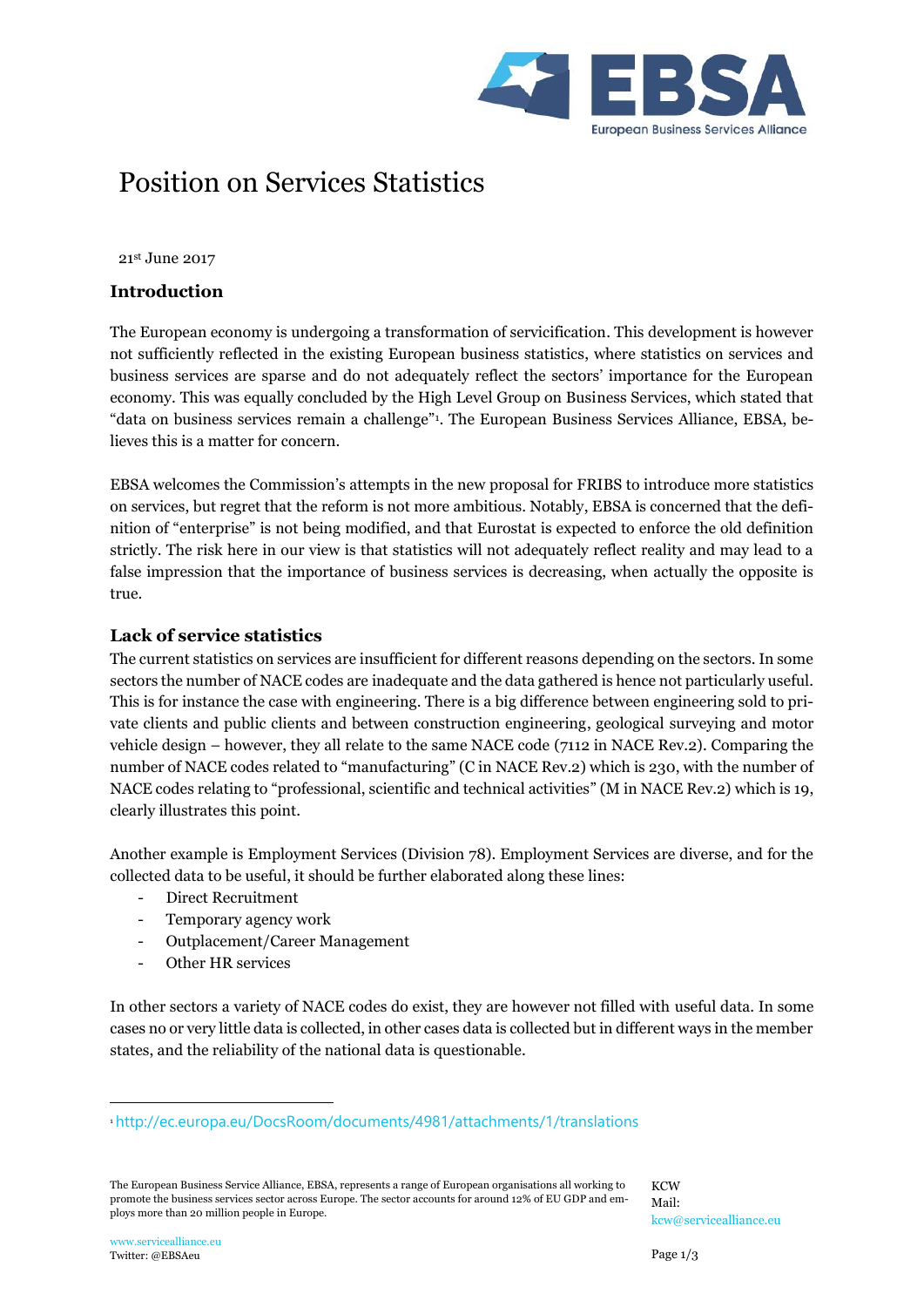Finally, the group which Eurostat indicate "Business services" (NACE Rev. 1.1 division 72 and 74) and "Other personal service activities" (NACE Rev 2 S96) includes extremely diverse groups and the possibilities for breaking down the data in a meaningful way are limited.

The aggregate nature and scarcity of statistics on services makes it very difficult for policymakers to identify trends and needs for the different (business) service sectors. For instance DG GROW's COSME unit has identified that recovery after the financial crisis amongst SME's only happened in service SME's. However due to the high level of aggregation it is impossible for them to identify more specifically in which service sectors the recovery was strongest, and more importantly which sectors needed further support. Additionally best practices and characteristics of the good performers cannot be extracted and disseminated.

Lack of statistics furthermore complicates communication about servicification and the importance to the EU economy of services and in particular different kinds of business services. In consequence, communication about growth and competitiveness often focus on trade in goods and the development in manufacturing, although services and business services are at least as important to the competitiveness and productivity of the EU economy. This gives a wrong reflection of the economy to citizens.

## **Definition of "enterprise" and its impact on business service statistics**

Today the national statistical bodies interpret the term "enterprise" differently in different member states, and differently from the original interpretation of Eurostat. Whereas several national statistical bodies interpret "enterprise" as the legal unit, Eurostat interpret it as the entire company, irrespectively of, weather it is divided into sub-units legally.

EBSA welcomes Eurostat's decision to harmonise the work of national statistical bodies and enforce a uniform interpretation of the definition of "enterprise" through a clarification of the operational rules. EBSA is however concerned, that this definition is not up to date, and a strict approach will lead to a false picture of the role of business services in the European economy and recent developments in servicification. This development occur because in-house service units are in many cases separate legal entities, which today is counted as service companies statistically, but with the strict interpretation would be counted as part of the mother-company and therefore as for instance manufacturing, if that is the main activity of the mother-company.

In 2008 the national statistical office in France changed their methodology to be in line with what Eurostat will now be enforcing. This lead to the inclusion of service units in manufacturing enterprises, with the result that the manufacturing workforce increased by 8%. This corresponded to a 2 percentage point increase in the share of manufacturing in total non-farm and non-financial employment and a 4 percentage point increase in value added in the manufacturing sector.

These changes are significant, and taking into consideration that Eurostat finds that 22 of the 28 member states are using a "wrong" methodology based on the legal unit instead of the enterprise, the cumulative effect on the European statistics on business services will be substantial.